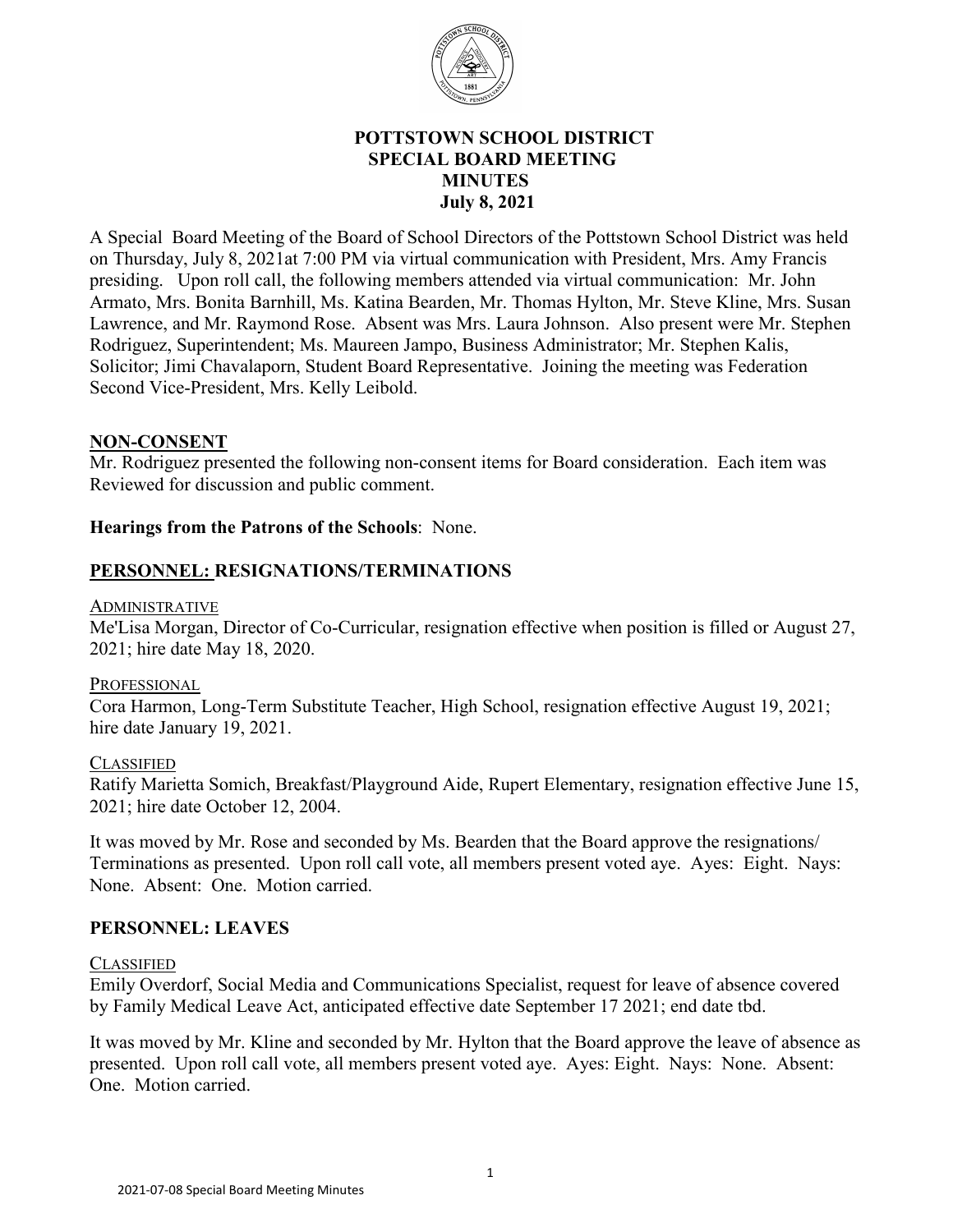## **PERSONNEL: CHANGE IN POSITION/SALARY**

## PROFESSIONAL

Robelyn Habekost, from Paraprofessional to Long-Term Substitute Teacher, Franklin Elementary, effective August 16, 2021 to November 24, 2021, \$194/day (coverage for M. Wells); will return to role as Paraprofessional at the end of assignment.

Amanda Walsh, from Long-Term Substitute Floater to Long-Term Substitute Teacher, Lincoln Elementary, effective August 16, 2021, \$194/day (coverage for Duncan).

## EXEMPT

Sarah Rizzuto, from Pre-K Counts Teacher to Special Education Teacher, Barth Elementary, effective August 16, 2021 to the end of the 2021/2022 school year, no change in compensation(coverage for B. Zacharias).

Jeanne McGee, Social Worker, from 210 day to 192 days, effective August 16, 2021, \$45,715.20/yr *(192 day pay rate)*.

## MTSS COACHES (teachers on assignment; grant funded)

Iris Bucci, from 190 to 210 day, effective August 9, 2021, daily rate for additional 20 days. Kelli Wolfel, from 190 to 210 day, effective August 9, 2021, daily rate for additional 20 days. Jesse Tupper from 190 to 210 day, effective August 9, 2021, daily rate for additional 20 days. Carol Livingston, from 190 to 210 day, effective August 9, 2021, daily rate for additional 20 days. Denise Leschak, from 190 to 210 day, effective August 9, 2021, daily rate for additional 20 days.

It was moved by Mrs. Barnhill and seconded by Mrs. Lawrence that the Board approve the change in positions/salaries as presented. Upon roll call vote, the vote was recorded as follows: Rose: aye; Kline: aye; Francis: aye; Barnhill: aye; Hylton: nay; Bearden: aye; Armato: aye; Lawrence: aye. Ayes: Seven. Nays: One. Absent: One. Motion carried.

## **PERSONNEL: ELECTIONS**

## ADMINISTRATIVE

Matthew Boyer, Director of Human Resources, Administration Building, anticipated effective date September 9, 2021, \$128,789/yr (replacing D. Cellini).

## **PROFESSIONAL**

Keri Marini, Elementary Teacher, initial assignment to be Barth Elementary, effective August 16, 2021, \$45,500/yr, Step 1-Bach (contract of L. Rossi).

Hannah Robinson, Long-Term Substitute Teacher, Middle School, effective August 16, 2021 to the end of the 2021/2022school year, \$194/day (coverage for R. Vega).

Anne Marie Fadden, Long-Term Substitute Teacher, Lincoln Elementary, effective August 16, 2021, to the end of the 2021/2022 school year, \$194/day (coverage for S. Rizzuto).

Christina Lepkowski, Elementary Teacher, initial assignment to be Franklin Elementary, effective August 16, 2021, \$50,000/yr, Step 2-Mast (contract of K. Sabata).

## **CLASSIFIED**

Amy Ormston, Secretary, Special Education, effective August 2, 2021, \$14.25/hr.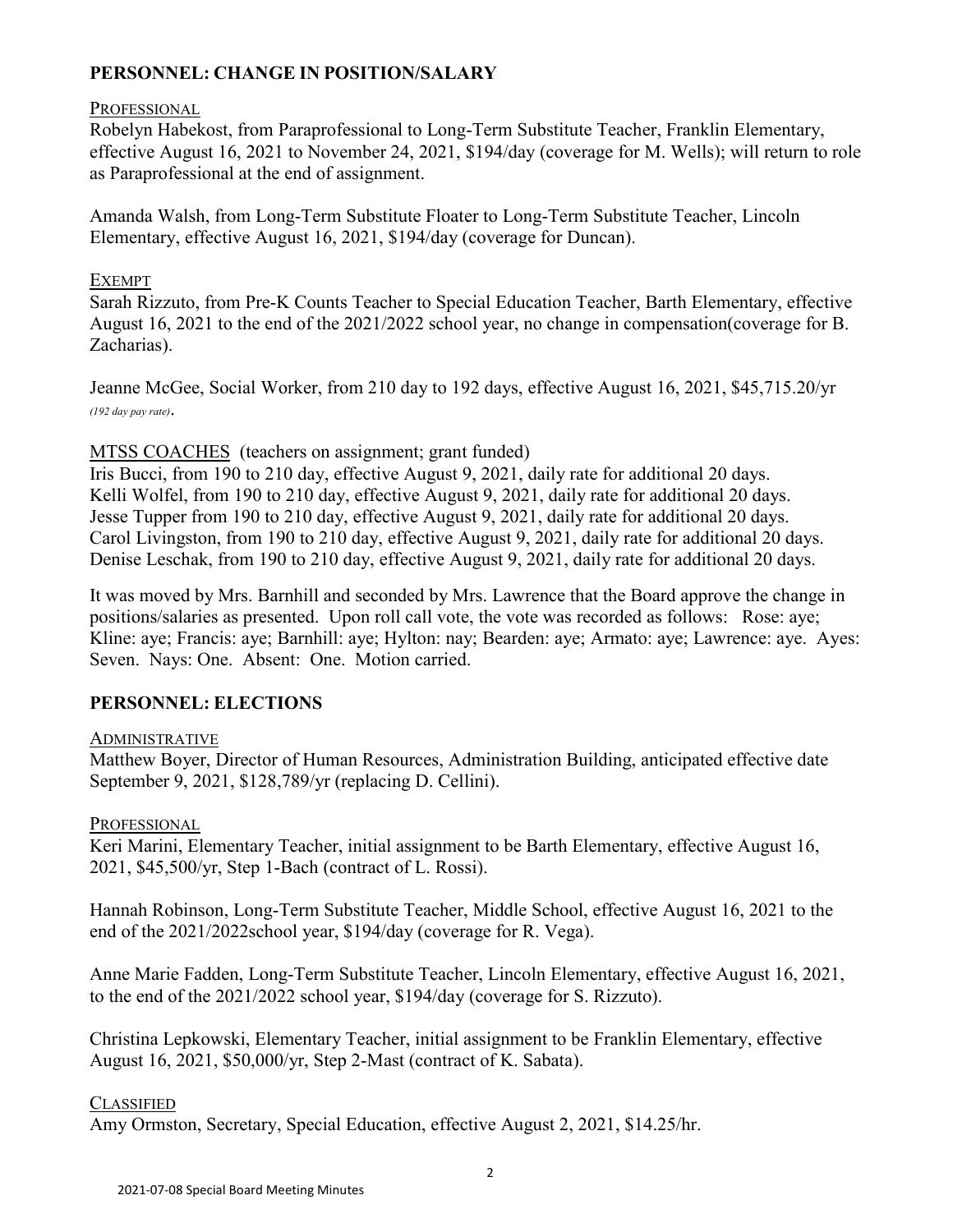Jennifer Kurian, School Nurse, Summer Instruction Program Franklin Elementary, effective June 21, 2021 to August 5, 2021, \$30/hr.

Heather DeCarlo, Secretary, Middle School, effective July 19, 2021, \$14.25/hr (replacing A. Doherty).

Jennifer Arndt, Interim HR Supervisor, Administration Building, effective July 19, 2021 to September 17, 2021, \$10/hr. stipend. This is in addition to her role as Executive Assistant to the Director of Human Resources.

It was moved by Mr. Hylton and seconded by Mr. Kline that the Board approve the elections as presented. Upon roll call vote, all members present voted aye. Ayes: Eight. Nays: None. Absent: One. Motion carried.

## **HEALTH & SAFETY PLAN**

The Superintendent recommends the Board approve health and safety plan that meets the ARP Act and ESSER funding requirements and a copy be filed in the Secretary's office as **Addendum #2021-2022- 001.** 

It was moved Mr. Rose and seconded by Mrs. Barnhill that the Board approve the health and safety plan as presented. Upon roll call vote, all members present voted aye. Ayes: Eight. Nays: None. Absent: One. Motion carried.

# **INFORMATION**

- • **Non-Resident Affidavit Hearing Process:** Mr. Rodriguez stated the District is seeking to improve the hearing process by having at least one (1) Board Member present at the hearing. August  $3<sup>rd</sup>$  is the date set aside for any potential resident to plead their case. Board Members were asked to contact Mr. Rodriguez on availability to be present.
- **Board Workshop July 29, 2021:** Mrs. Francis asked Board Members to consider an In-Person Board workshop for July 29. All members present were in favor of an in-person workshop.

# **FEDERATION REMARKS**

Mrs. Leibold welcomed Mr. Boyer back to the District. She is looking forward to a new school year, working with Mr. Boyer and helping students progress.

# **ROUND TABLE**

Ms. Bearden was sadden when Mr. Boyer left and happy to have him back. She respects the staff at every level and looks forward to continuing working to meet the needs of the students, staff and community.

Mr. Kline welcomed Mr. Boyer.

Mr. Chavalaporn, on behalf of the student body, expressed his appreciation for all the work the Board and administrators do for the students. He is grateful the many opportunities to advocate for the needs of the District.

Mrs. Barnhill welcomed Mr. Boyer back to the District.

Mr. Boyer thanked everyone for their kind comments and is grateful to be back in the District. He expressed his appreciation for the opportunity to work with the Board, staff, teachers and students.